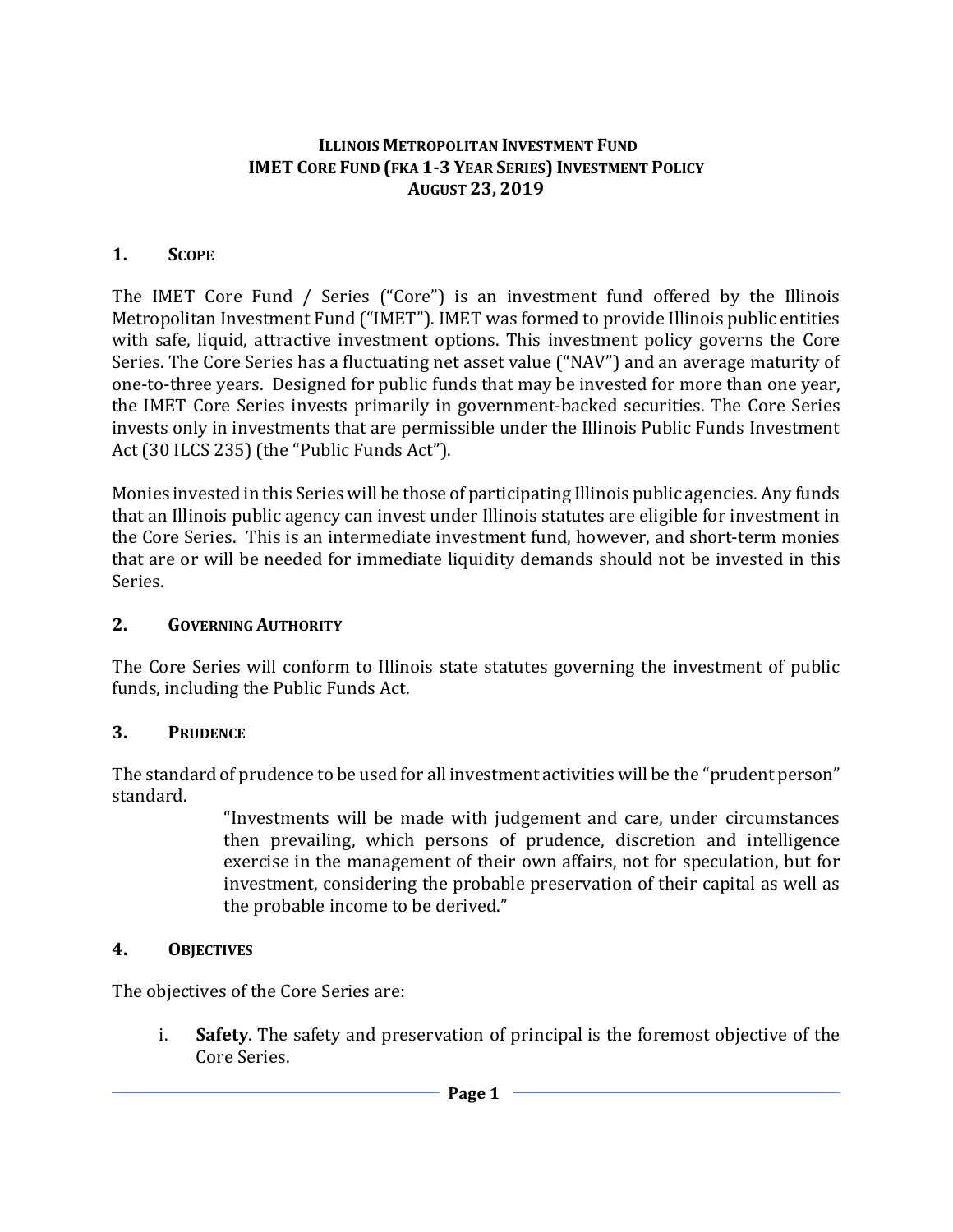- ii. **Liquidity.** IMET will seek to remain sufficiently liquid to accommodate Core Series withdrawals, and to be in accord with prudent fund management.
- iii. **Return on Investment**. The Core Series will seek to obtain an appropriate market rate of return in relation to the prevailing environment.

#### **5 SUSTAINABILITY**

Consistent with achieving the investment objectives set forth in the Objectives herein, IMET will seek to prudently integrate sustainability factors into its investment decision-making, investment analysis, portfolio construction, due diligence and investment ownership in furtherance of the 1- 3 Year Series' goals to fulfill its fiduciary duty, to maximize anticipated financial returns, minimize risk.

IMET will evaluate its sustainability efforts annually, in conjunction with review of this investment policy.

# **6 DELEGATION OF AUTHORITY**

The Board of Trustees of IMET (the *"Board"*) appoints an Executive Director to manage the day-to-day activities of the Core Series. The Executive Director serves as the Chief Investment Officer of the Series.

The Board will engage an investment adviser that it deems capable for the management of the Core Series. The Board will undertake a rigorous evaluation process periodically to ensure the engagement and retention of an appropriate provider. The investment adviser will be held to the prudent expert standard.

The Board may engage additional financial institutions for various activities as it deems appropriate.

# **7 ETHICS AND CONFLICTS OF INTEREST**

Employees of IMET involved in the investment process of the Core Series will refrain from activity that could conflict, or give the appearance of a conflict, with proper execution of the investment program, or which could impair their ability to make impartial decisions affecting the Core Series. Employees of IMET will disclose to the Board chairperson any material interests in financial institutions that conduct business with IMET and the Core Series, and they will further disclose any personal financial/investment positions that could be related to the performance of the Core Series. Employees of IMET will subordinate their personal interests to those of IMET and the Core Series when those interests may compete or be in conflict.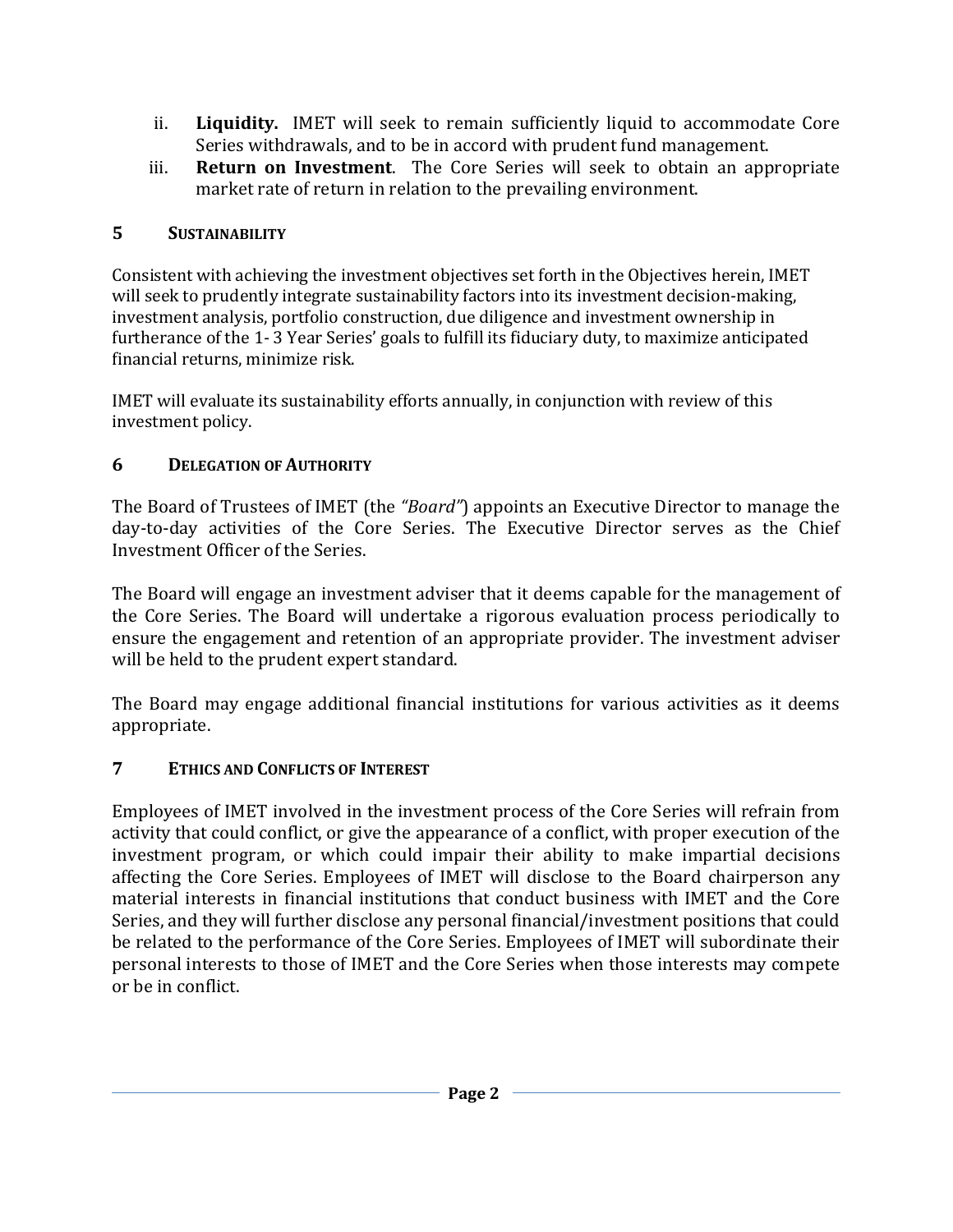#### **8 AUTHORIZED FINANCIAL DEALERS AND INSTITUTIONS**

IMET will engage financial institutions that it deems capable for the Core Series. The Board will undertake a rigorous evaluation process periodically to ensure the engagement of appropriate financial institutions. Financial institutions may include broker-dealers, banks, investment advisers, and custodians.

The Board will also engage an administrator that will perform its duties in conformance with the Declaration of Trust, By-Laws, and Investment Circular of IMET.

# **9 AUTHORIZED AND SUITABLE INVESTMENTS**

The investments permitted by this Policy are those defined by the Investment Act. In seeking to achieve its investment objective, the Fund intends to invest under normal market conditions at least fifty percent (50%) in, subject to the Diversification parameters in Section 11, Diversification:

- i. obligations issued or secured by the U.S. Government and/or its agencies, ii. U.S. agency mortgage-backed pass-through securities
- ii. U.S. agency mortgage-backed pass-through securities<br>iii. commercial paper or obligations of corporations wh
- commercial paper or obligations of corporations which mature more than 270 days but less than three years from the date of purchase
- iv. money market mutual funds that are permitted investments under the Public Funds Act,
- v. taxable and tax-exempt municipal obligations

# **10 INVESTMENT PARAMETERS**

- i. In extraordinary circumstances, such as when the investment advisor believes that market conditions indicate that the Series should adopt a temporary defensive position, the Series may invest up to one hundred percent (100%) in cash and/or such money market mutual funds.
- ii. Corporate credit, pursuant to Illinois law, cannot exceed 10% of the issuing corporation's outstanding commercial paper (for maturities less than 270 days) nor 10% of its obligations (for maturities between 270 days and less than three years). Such obligations must be rated, at the time of purchase, in one of the two highest ratings categories, by at least two Nationally Recognized Statistical Rating Organizations (NRSROs). The two highest ratings for commercial paper are P-1 and P-2, and for corporate obligations Aaa and Aa.
- iii. Municipal obligations, at the time of purchase will be rated within the four highest general classifications (without regard to any refinement or gradation of rating category by numerical modifier or otherwise) established by an NRSRO.
- iv. Mortgage pass-through securities must be issued by an agency of the United States government and must have a liquid market with a readily determinable market value. Securities issued by only the Government National Mortgage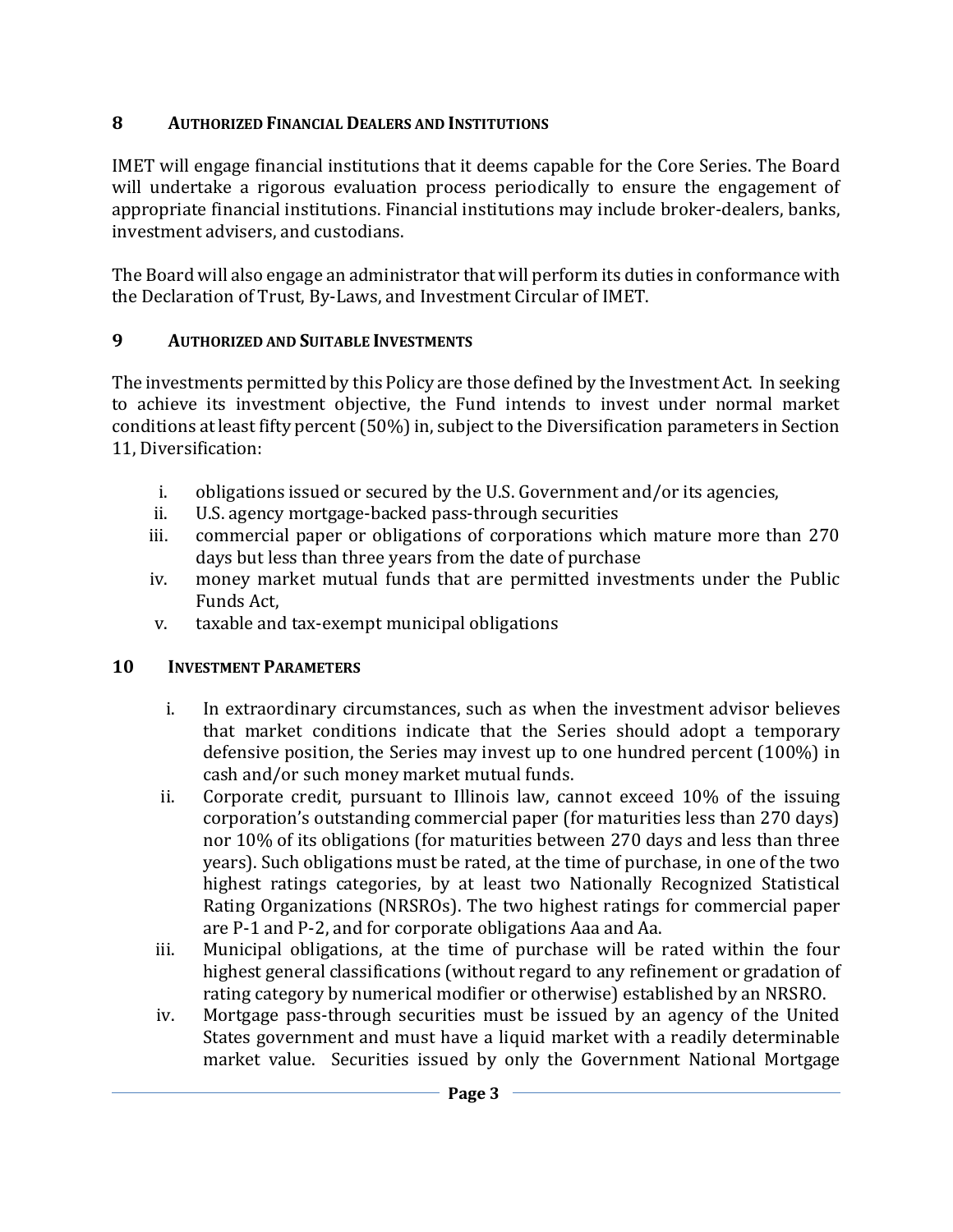Association ("Ginnie Mae"), the Federal Home Loan Mortgage Corporation ("Freddie Mac") and the Federal National Mortgage Association ("Fannie Mae") are permitted. Privately structured and issued mortgage pass-through securities or collateralized mortgage obligations are not permitted investments.

- v. Portfolio duration of the Core Series is to be maintained no greater than 25% above or 50% below that of the Bloomberg Barclay's 1-3 Year Government Total Return Index.
- vi. Individual securities may have remaining maturities of greater than five years, but in any event not greater than ten years from the date of the Fund's purchase thereof. The remaining life of any agency mortgage pass-through security will be determined based on the weighted-average life of the security.

#### **11 DIVERSIFICATION**

Fixed income securities in the Core Series will have the following characteristics:

- i. United States Treasury, agency and agency mortgage pass-through securities may be used without limitation. Under normal market conditions, such obligations, along with money market mutual funds that are permitted investments under the Public Funds Act, will constitute at least 50% of the portfolio.
- ii. The Fund will have no more than one-third (in total) of its monies invested in commercial paper (for maturities less than 270 days) and/or corporate obligations (for maturities between 270 days and less than three years).
- iii. At no time may the portfolio own more than 5% of the outstanding amount of any one fixed income issue (other than securities of the United States Government or its agencies) or have more than 7% of its total assets invested in the securities (including cash equivalents) of any permissible fixed income issuer (other than securities of the United States government or its agencies) without prior notification and approval of the Board.

#### 12 **12 COLLATERALIZATION**

All Core Series deposits, above amounts insured by the Federal Deposit Insurance Corporation, will be collateralized in an amount equal to at least 105% by securities listed in Section IX with the exception of commercial paper. The collateralizing financial institution will monitor the collateral on, at least, a daily basis, and make adjustments as necessary.

Collateral for deposits of the Core Series will be held by a third-party safekeeping agent, the agency relationship of which will be evidenced by a third party or tri-party safekeeping agreement.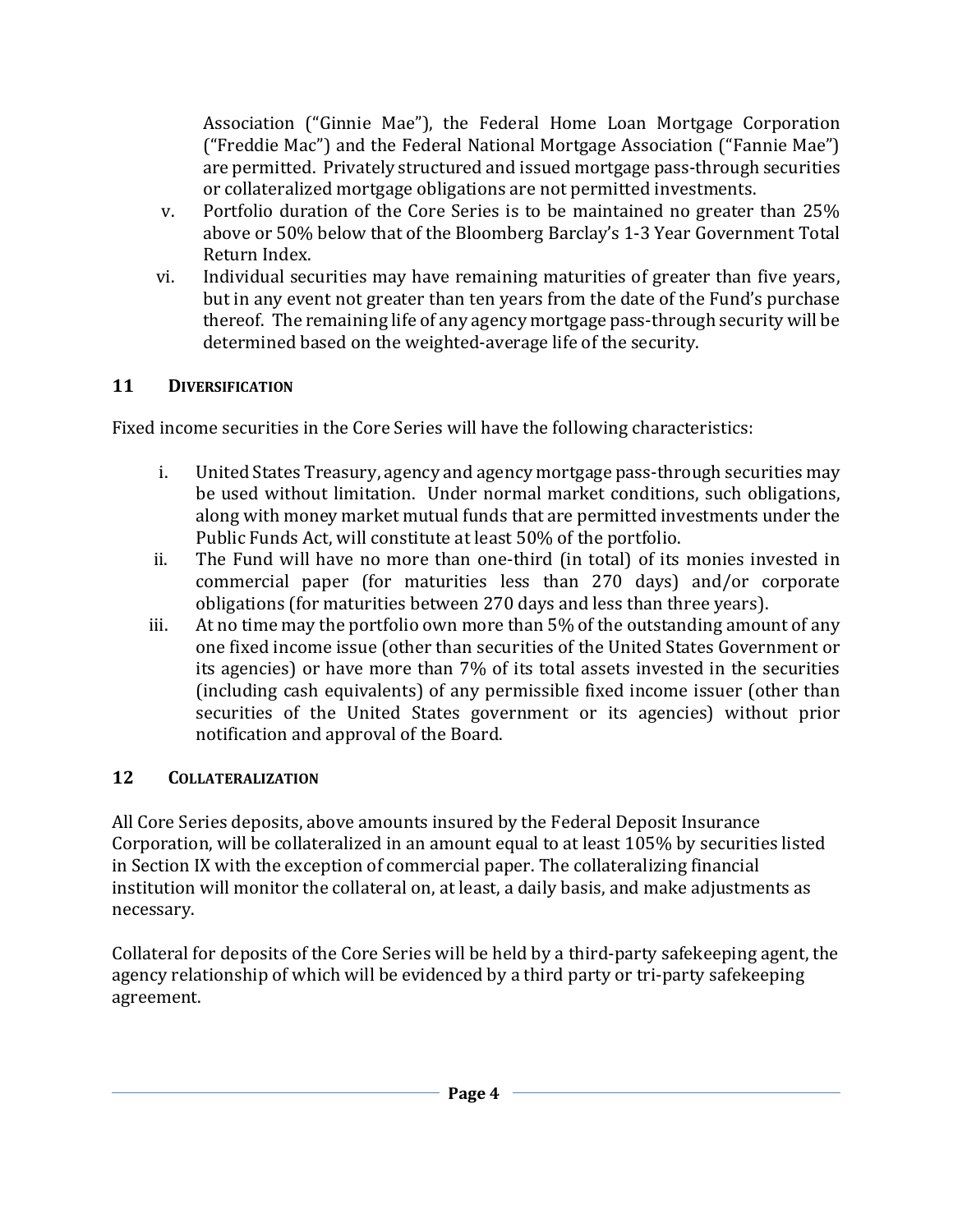Other collateral used by financial institutions for such purposes will be in a form and amount (but not less than 100%) deemed acceptable by the Board, including, but not limited to, Federal Home Loan Bank letters of credit.

# **13 SAFEKEEPING AND CUSTODY**

All securities purchased for the Core Series will be settled on a delivery-versus-payment basis and held in a custodial safekeeping account by a duly evaluated, selected and engaged custodian. The custodian will be designated by the Board and all transactions will be evidenced by safekeeping receipts or confirmations.

# **14 MATURITIES**

Portfolio duration of the Core Series is to be maintained no greater than 25% above or 50% below that of the Bloomberg Barclay's 1-3 Year Government Total Return Index. The portfolio's dollar weighted-average maturity will not exceed three years. Individual securities may have remaining maturities of greater than five years, but in any event not greater than ten years from the date of the Fund's purchase thereof. The remaining life of any agency mortgage pass-through security will be determined based on the weightedaverage life of the security.

# **15 INTERNAL CONTROL**

IMET will establish a system of internal controls, that will be documented in writing. The control will be annually reviewed by the firm's auditor and will be designed to prevent losses of public funds.

# **16 PERFORMANCE STANDARDS**

The Core Series' investment strategy is targeted active management. The performance objective for the Core Series portfolio is to meet or exceed the return of an index similar credit and liquidity characteristics, prior to the payment of Series expenses. The Bloomberg Barclay's 1-3 Year Government Total Return Index meets these requirements and is the benchmark for the Core Series.

# **17 REPORTING**

The adviser will provide monthly reports to the Board. The report will include the following statistics:

- i. performance compared to the benchmark.<br>ii. asset allocation and duration compared to
- ii. asset allocation and duration compared to the benchmark.<br>iii. any deviation from the guidelines herein established.
- iii. any deviation from the guidelines herein established.<br>iv. significant changes in the portfolio under their manag
- significant changes in the portfolio under their management during the period.